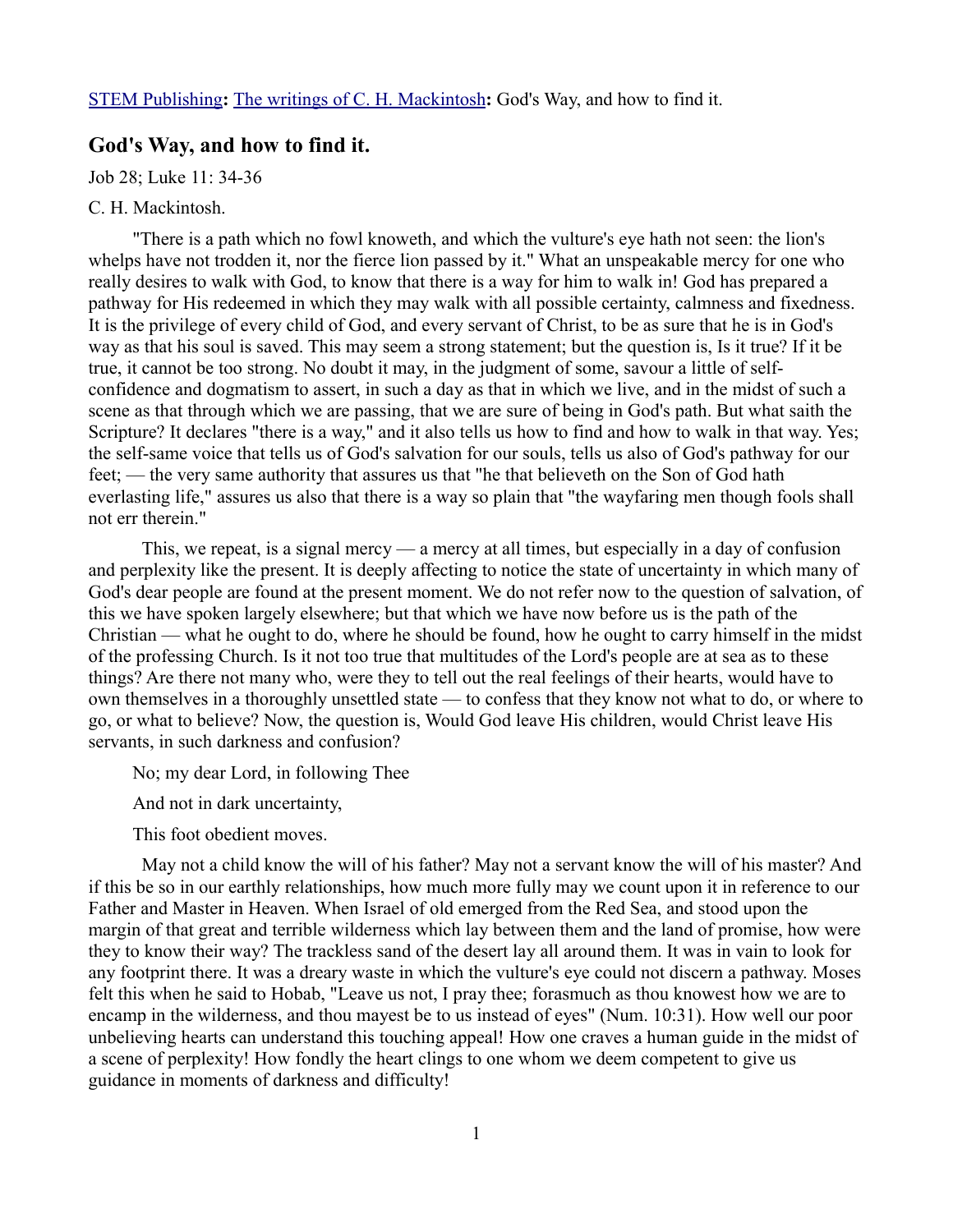And yet, we may ask, what did Moses want with Hobab's eyes? Had not Jehovah graciously undertaken to be their guide? Yes, truly; for we are told that "on the day that the tabernacle was reared up, the cloud covered the tabernacle, namely, the tent of the testimony; and at even, there was upon the tabernacle as it were the appearance of fire, until the morning. So it was alway: the cloud covered it by day, and the appearance of fire by night. And when the cloud was taken up from the tabernacle, then after that the children of Israel journeyed; and in the place where the cloud abode, there the children of Israel pitched their tents. At the commandment of the Lord the children of Israel journeyed, and at the commandment of the Lord they pitched: as long as the cloud abode upon the tabernacle, they rested in their tents. And when the cloud tarried long upon the tabernacle many days, then the children of Israel kept the charge of the Lord, and journeyed not. And so it was, when the cloud was a few days upon the tabernacle; according to the commandment of the Lord they abode in their tents, and according to the commandment of the Lord, and journeyed not. And so it was, when the cloud abode from even unto the morning, and that the cloud was taken up in the morning, then they journeyed; whether it was by day or by night that the cloud was taken up, they journeyed; or whether it were two days, or a month, or a year, that the cloud tarried upon the tabernacle, remaining thereon, the children of Israel abode in their tents and journeyed not, but when it was taken up they journeyed. At the commandment of the Lord they rested in their tents, and at the commandment of the Lord they journeyed: they kept the charge of the Lord at the commandment of the Lord by the hand of Moses" (Num. 9:15-23).

Here was divine guidance — a guidance, we may surely say, quite sufficient to render them independent of their own eyes, of Hobab's eyes, and the eyes of any other mortal. It is interesting to note that in the opening of the book of Numbers, it was arranged that the ark of the covenant was to find its place in the very bosom of the congregation; but in chapter 10 we are told that when "they departed from the mount of the Lord three days' journey, the ark of the covenant of the Lord *went before them,* in the three days' journey, to search out a resting-place for them." Instead of Jehovah finding a resting-place in the bosom of His redeemed people, He becomes their travelling Guide, and goes before them to seek out a resting-place for them. What touching grace is here! and what faithfulness! If Moses will ask Hobab to be their guide, and that, too, in the very face of God's provision — even the cloud and the silver trumpet, then will Jehovah leave His place in the centre of the tribes, and go before them to search them out a resting-place. And did not He know the wilderness well? Would not He be better for them than ten thousand Hobabs? Might they not fully trust Him? Assuredly. He would not lead them astray. If His grace had redeemed them from Egypt's bondage, and conducted them through the Red Sea, surely they might confide in the same grace to guide them across that great and terrible wilderness, and bring them safely into the land flowing with milk and honey.

But it must be borne in mind that, in order to profit by divine guidance, there must be the abandonment of our own will, and of all confidence in our own reasonings, as well as all confidence in the thoughts and reasonings of others. If I have Jehovah as my Guide, I do not want my own eyes or the eyes of a Hobab either. God is sufficient: I can trust Him. He knows all the way across the desert; and hence, if I keep my eye upon Him, I shall be guided aright.

But this leads us on to the second division of our subject, namely, How am I to find God's way? An all-important question, surely. Whither am I to turn to find God's pathway? If the vulture's eye, so keen, so powerful, so far-seeing, hath not seen it — if the young lion, so vigorous in movement, so majestic in mien, hath not trodden it — if man knoweth not the price of it, and if it is not to be found in the land of the living — if the depth saith, It is not in me, and the sea saith, It is not with me — if it cannot be gotten for gold or precious stones — if the wealth of the universe cannot equal it, and no wit of man discover it — then whither am I to turn? where shall I find it?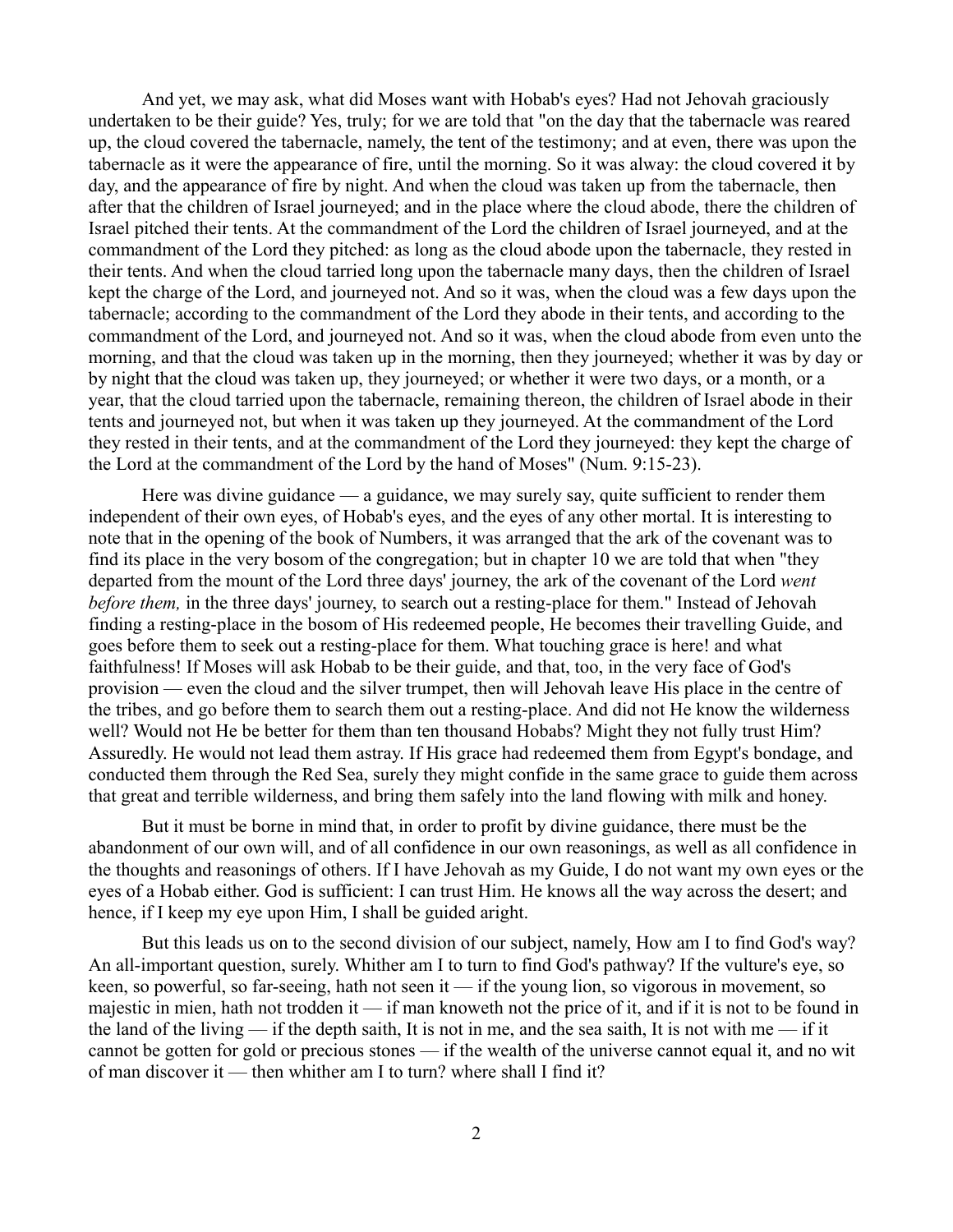Shall I turn to those great standards of orthodoxy which rule the religious thought and feeling of millions throughout the length and breadth of the professing Church? Is this wondrous pathway of wisdom to be found with them? Do they form any exception to the great, broad, sweeping rule of Job 28? Assuredly not.

What, then, am I to do? I know there is a way. God, who cannot lie, declares this, and I believe it; but where am I to find it? "Whence, then, cometh wisdom? and where is the place of understanding? seeing it is hid from the eyes of all living, and kept close from the fowls of the air. Destruction and Death say, We have heard the fame thereof with our ears." Does it not seem like a hopeless case for any poor ignorant mortal to search for this wondrous pathway? No, blessed be God, it is by no means a hopeless case, for "He understandeth the way thereof, and He knoweth the place thereof. For He looketh to the ends of the earth, and seeth under the whole heaven; to make the weight for the winds; and He weigheth the waters by measure. When He made a decree for the rain, and a way for the lightning of the thunder, then did He see it and *declare* it; He prepared it, yea, and searched it out. And unto man He said, 'Behold, *the fear of the Lord,* that is wisdom; and *to depart from evil is* understanding.' "

Here, then, is the divine secret of wisdom: "The fear of the Lord." This sets the conscience directly in the presence of God, which is its only true place. The object of Satan is to keep the conscience out of this place — to bring it under the power and authority of man — to lead it into subjection to the commandments and doctrines of men — to thrust in something between the conscience and the authority of Christ the Lord, it matters not what it is; it may be a creed or a confession containing a quantity of truth — it may be the opinion of a man or a set of men — the judgment of some favourite teacher — anything, in short, to come in and usurp, in the heart, the place which belongs to God's Word alone. This is a terrible snare, and a stumbling-block — a most serious hindrance to our progress in the ways of the Lord. God's Word must rule me — God's pure and simple Word, not man's interpretation thereof. No doubt, God may use a man to unfold that Word to my soul; but then it is not man's unfolding of God's Word that rules me, but God's Word by man unfolded. This is of all importance.

We must be exclusively taught and exclusively governed by the Word of the living God. Nothing else will keep us straight, or give solidity and consistency to our character and course as Christians. There is a strong tendency within and around us to be ruled by the thoughts and opinions of men — by those great standards of doctrine which men have set up.

Those standards and opinions may have a large amount of truth in them — they may be all true so far as they go; that is not the point in question now. What we want to impress upon the Christian reader is, that he is not to be governed by the thoughts of his fellow-man, but simply and solely by the Word of God. It is of no value to hold a truth from man; I must hold it directly from God Himself. God may use a man to communicate His truth; but unless I hold it as from God, it has no divine power over my heart and conscience; it does not bring me into living contact with God, but actually hinders that contact by bringing in something between my soul and His holy authority.

We should greatly like to enlarge upon and enforce this great principle; but we must forbear, just now, in order to unfold to the reader one or two solemn and practical points set forth in the eleventh chapter of Luke, points which, if entered into, will enable us to understand a little better how to find God's way. We shall quote the passage at length. "The light of the body is the eye: therefore when thine eye is single, thy whole body also is full of light; but when thine eye is evil, thy body also is full of darkness. Take heed, therefore, that the light which is in thee be not darkness. If thy whole body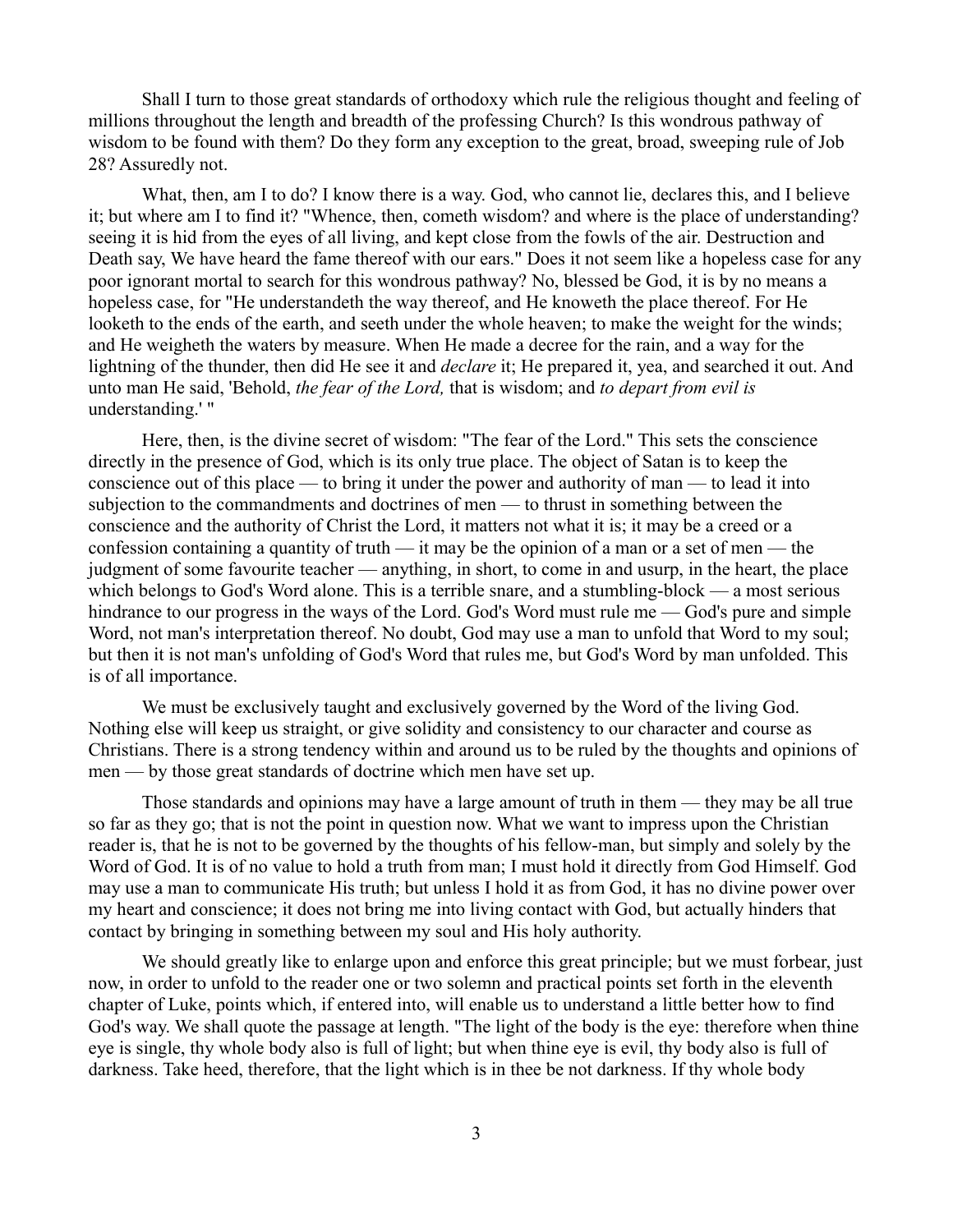therefore be full of light, having no part dark, the whole shall be full of light, as when the bright shining of a candle doth give thee light."

Here, then, we are furnished. with the true secret of discerning God's way. It may seem very difficult, in the midst of the troubled sea of Christendom to steer one's course aright. So many conflicting voices fall on the ear. So many opposing views solicit our attention, men of God differ so in judgment, shades of opinion are so multiplied, that it seems impossible to reach a sound conclusion. We go to one man who, so far as we can judge, seems to have a single eye, and he tells us one thing; we go to another man who also seems to have a single eye, and he tells the very reverse. What, then, are we to think?

Well, one thing is certain, that our own eye is not single when we are running, in uncertainty and perplexity, from one man to another. The single eye is fixed on Christ alone, and thus the body is filled with light. The Israelite of old had not to run hither and thither to consult with his fellow as to the right way. Each had the same divine guide, namely, the pillar of cloud by day, and the pillar of fire by night. In a word, Jehovah Himself was the infallible Guide of each member of the congregation. They were not left to the guidance of the most intelligent, sagacious, or experienced man in the assembly; neither were they left to follow their own way; each was to follow the Lord. The silver trumpet announced to all alike the mind of God; and no one whose ear was open and attentive was left at any loss. The eye and the ear of each were to be directed to God *alone,* and not to a fellow-mortal. This was the secret of guidance in the trackless desert of old, and this is the secret of guidance in the vast moral wilderness through which God's redeemed are passing now. One man may say, Listen to me; and another may say, Listen to me; and a third may say, Let each one take his own way. The obedient heart says, in opposition to all, I must follow my Lord.

This makes all so simple. It will not, by any means, tend to foster a spirit of haughty independence; quite the reverse. The more I am taught to lean on God alone for guidance, the more I shall distrust and look off from myself; and this, assuredly, is not independence. True, it will deliver me from servile following of any man, but giving me to feel my responsibility to Christ alone; but this is precisely what is so much needed at the present moment. The more closely we examine the elements that are abroad in the professing Church, the more we shall be convinced of our personal need of this entire subjection to divine authority, which is only another name for "the fear of the Lord," or, "a single eye."

There is one brief sentence, in the opening of the Acts of the Apostles, which furnishes a perfect antidote to the self-will and the servile fear of man so rife around us, and that is, "We must obey God." What an utterance! "We must *obey."* This is the cure for self-will. "We must obey God." This is the cure for servile subjection to the commandments and doctrines of men. There must be obedience; but obedience to what? To God's authority, and to that alone. Thus the soul is preserved from the influence of infidelity on the one hand, and superstition on the other. Infidelity says, Do as you like. Superstition says, Do as man tells you. Faith says, "We must obey God."

Here is the holy balance of the soul in the midst of the conflicting and confounding influences around us in this our day. As a servant, I am to obey my Lord; as a child, I am to hearken to my Father's commandments. Nor am I the less to do this although my fellow-servants and my brethren may not understand me. I must remember that the immediate business of my soul is with God Himself.

He before whom the elders bow,

With Him is *all* my business now.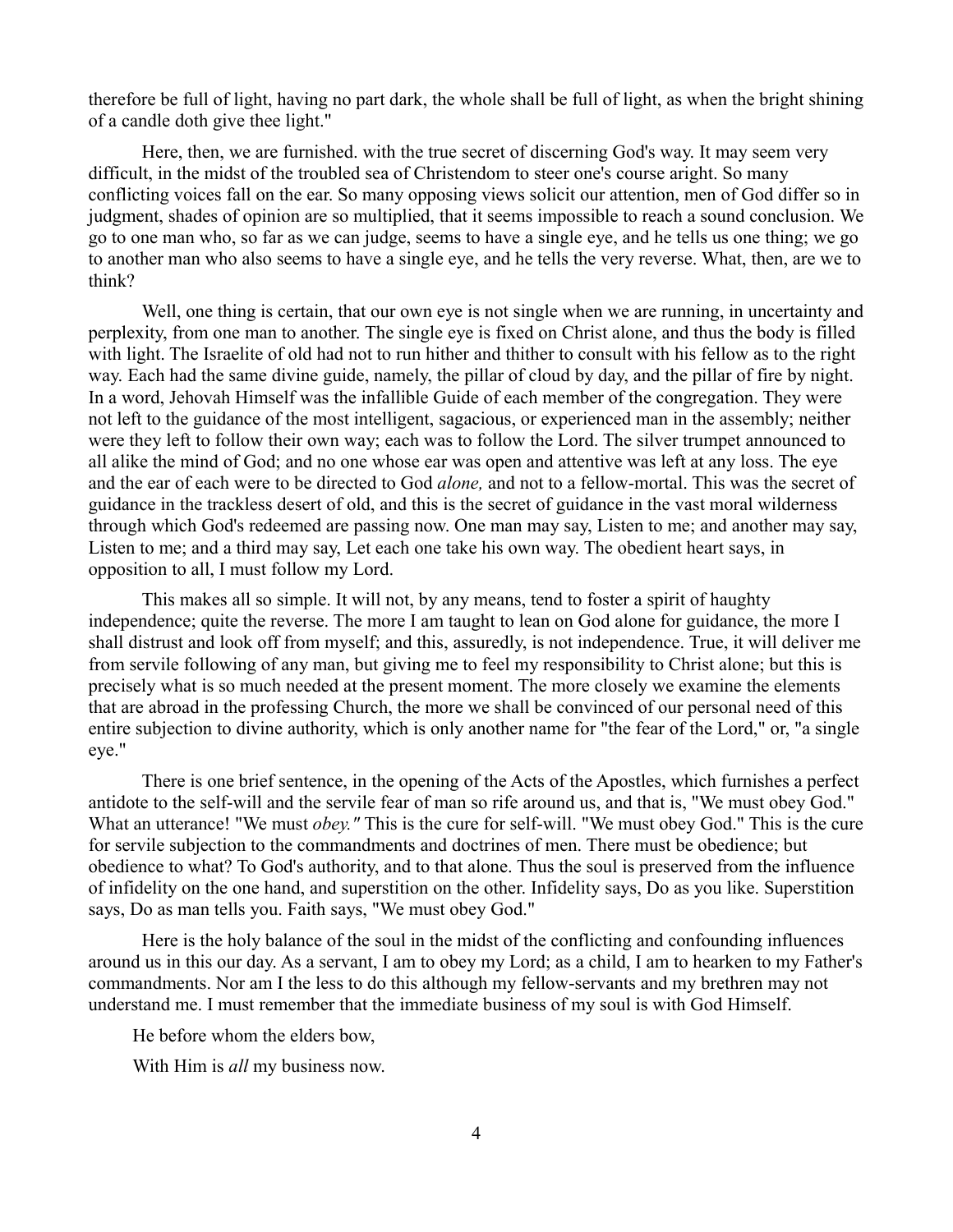It is my privilege to be as sure that I have my Master's mind as to my path as that I have His Word for the security of my soul. If not, where am I? Is it not my privilege to have a single eye? Yes, surely. And what then? "A body full of light." Now, if my body is full of light, can my mind be full of perplexity? Impossible. The two things are wholly incompatible; and hence, when one is plunged "in dark uncertainty," it is very plain his eye is not single. He may seem very sincere, he may be very anxious to be guided aright; but he may rest assured there is the lack of a single eye — that indispensable prerequisite to divine guidance. The Word is plain, "If thine eye is single, thy whole body also is full of light."

God will ever guide the obedient, humble soul; but, on the other hand, if we do not walk according to the light communicated, we shall get into darkness. Light not acted upon becomes darkness, and oh, "how great is that darkness"! Nothing is more dangerous than tampering with the light which God gives. it must, sooner or later, lead to the most disastrous consequences. "Take heed, therefore, that the light which is in thee be not darkness." "Hear, ye, and give ear: be not proud; for the Lord hath spoken. Give glory to the Lord your God, before *He* cause darkness, and before your feet stumble on the dark mountains, and while ye look for light, He turn it into the shadow of death, and make it gross darkness" (Jer. 13:15-16).

This is deeply solemn. What a contrast between a man having a single eye, and a man not acting on the light which God has given him! The one has his body full of light; the other has his body full of darkness: the one has no part dark; the other is plunged in gross darkness: the one is a light-bearer for others; the other is a stumbling-block in the way. We know nothing more solemn than the judicial acting of God, in actually turning our light into darkness, because we have refused to act on the light which He has been pleased to impart.

Christian reader, art thou acting up to thy light? Has God sent a ray of light into thy soul? Has He shown thee something wrong in thy ways or associations? Art thou persisting in any line of action which conscience tells thee is not in full accordance with thy Master's will? Search and see. "Give glory to the Lord thy God." Act on the light. Do not hesitate. Think not of consequences. Obey, we beseech thee, the Word of thy Lord. This very moment, as thine eye scans these lines, let the purpose of thy soul be to depart from iniquity wherever thou findest it. Say not, Whither shall I go? What shall I do next? There is evil everywhere. It is only escaping from one evil to plunge into another. Say not these things; do not argue or reason; do not look at results; think not of what the world or the worldchurch will say of thee; rise above all these things, and tread the path of light — that path which shineth more and more unto the perfect day of glory.

Remember, God never gives light for two steps at a time. If He has given thee light for one step, then, in the fear and love of His Name, take that one step, and thou wilt assuredly get more light — yes, "more and more." But if there be the refusal to act, the light which is in thee will become gross darkness, thy feet will stumble on the dark mountains of error which lie on either side of the straight and narrow path of obedience; and thou wilt become a stumbling-block in the path of others.

Some of the most grievous stumbling-blocks that lie, at this moment, in the pathway of anxious inquirers are found in the persons of those who once seemed to possess the truth, but have turned from it. The light which was in them has become darkness, and oh, how great and how appalling is that darkness! How sad it is to see those who ought to be light-bearers, acting as a positive hindrance to young and earnest Christians! But let not young Christians be hindered by them. The way is plain. "The fear of the Lord, that is wisdom; and to depart from evil is understanding." Let each one hear and obey for himself the voice of the Lord. "My sheep hear My voice, and I know them, and they follow Me."